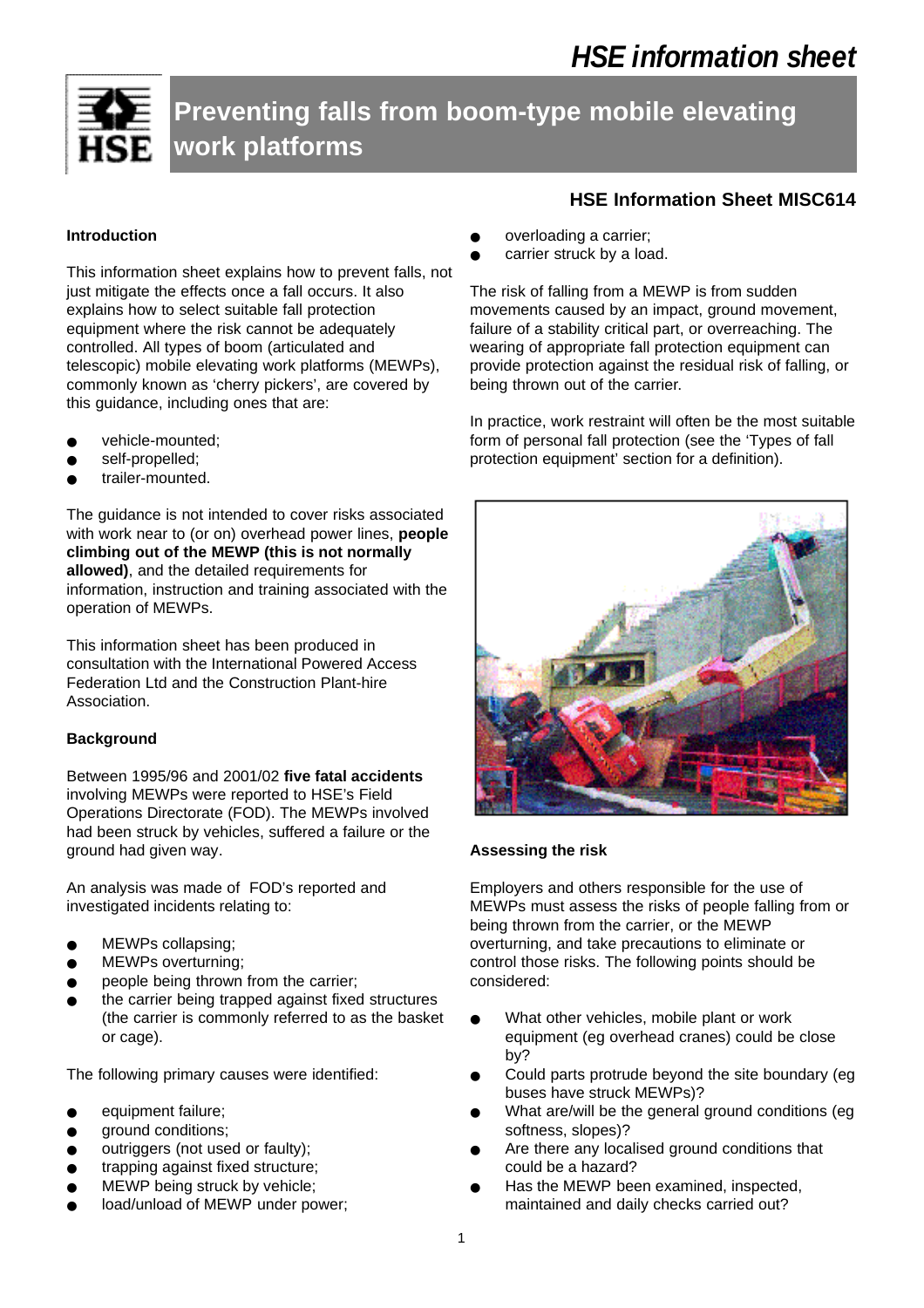Could the carrier be caught on protruding features (eg steel work, tree branches)?

# **Controlling the risk**

Firstly assess whether risks can be **eliminated**, for example:

- remove uneven ground or excavations (eg adjusting the phasing of the work);
- remove soft ground by compacting.

If elimination is not reasonably practicable then assess the measures that should be put in place to minimise the risk of falling from or with the carrier.

Examples of **control measures** are divided into three categories: safe plant; safe site; and safe operator.

## *Safe plant*

- Select the right MEWP for the job (consider ground conditions, working height, the task including the range/sensitivity of movement, the anticipated load, eg people and tools). **A MEWP must not be used as a crane.**
- Ensure the MEWP has a through examination by a competent person at least once every six months. Inspections may be more frequent depending on the use and operating conditions. Inspection intervals should be stated in the examination scheme. **Normally a MEWP has daily checks and a weekly inspection.**
- Ensure competent personnel undertake planned maintenance in accordance with the manufacturer's instructions. These are complex pieces of work equipment that need to be maintained. In particular, inadequate lubrication and electrical repairs have caused problems (eg a fault from an electrical repair has caused outriggers to raise while in use).
- After a hydraulic levelling system hose failure, establish whether the carrier tilt will lock when it is brought back to ground level. If it does, people are at risk of being tipped out.

## *Safe site*

- Segregate other site traffic (delivery vehicles, dumpers, etc) from the work area.
- Ensure parts of a MEWP cannot protrude into roads or other transport routes. If this is not possible, you need to use systems of work (eg temporary road closure at quiet times).
- Check the work area for localised features, eg manholes, service ducts, potholes, etc (eg a hole 75 mm deep caused an overturn).
- Check temporary covers are strong enough to withstand the applied pressure.
- Check temporary covers are secured and monitor them. Take similar action for permanent covers.
- Establish the load bearing capacity (general and point loading, eg outriggers) when working inside in a building or on a structure (eg a jetty).
- Ensure there is supervision to ensure safe systems of work are appropriate and being used.
- Have agreed systems of communication (eg between MEWP operators and banksman during steel erection work).
- Check weather conditions have not altered ground conditions (eg heavy or prolonged rain).
- Establish limits for safe operation (eg maximum wind speed). Remember conditions can change internally (eg if roller doors are opened).
- Comply with permit-to-work systems where sites have them (eg chemical plants).
- Ensure you have a rescue plan agreed and in place for a fall. Are trained people and rescue equipment on-site? Do all operatives understand what to do?
- Assess other alternative work methods or equipment before operating near a steep slope or edge. If you must operate near an edge or steep slope, can barriers be provided that will retain the MEWP? If this is not possible, where should a barrier be positioned (you need to know the braking performance)? If this is not possible, how will the work be sequenced so that the MEWP can operate in a safe manner (eg in line with the edge rather than towards it)?

## *Safe operator*

- Ensure you have procedures for loading/unloading during delivery/removal from site. Does this procedure apply to all your MEWPs (eg some do not have braking on all wheels)?
- Ensure operators are trained and familiar with the performance and controls of the MEWP they going to use (eg do they know the types of ground/slope it can operate on or when outriggers will require packing?).
- Ensure operators have any task-specific training (eg use of a chainsaw).
- Ensure daily checks are done (in accordance with the manufacturer's instructions).
- Ensure operators know when further operation would be unsafe. Do they know how to position the MEWP for optimum use?
- Ensure there is a system for recording faults, repairs and maintenance. What types of fault would prevent further use of machine (eg controls not responding correctly)?
- Check if a different make or model of MEWP is delivered to the site. Check that it is suitable for the task. This is important with poor groundbearing capacities. Control systems can vary, leading to operator errors.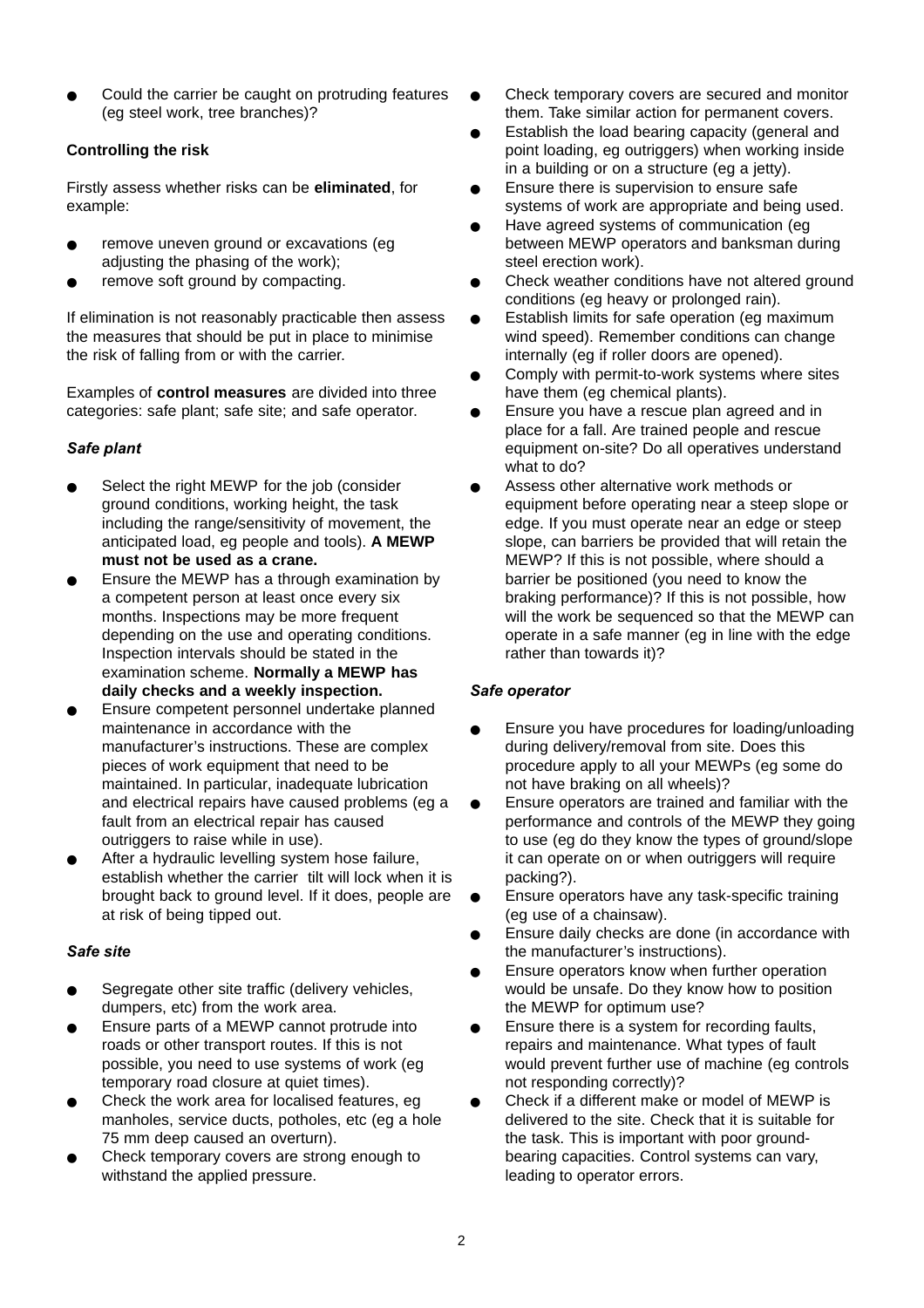## **Use of fall protection**

If there is still a residual risk of impact or persons falling after you have assessed the risks and put the control measures in place, then the use of fall protection equipment should be considered, for example:

- when working next to or in a live highway (eg street-lighting work or tree-crown lifting) where there is a risk of a vehicle hitting the MEWP;
- when travelling with the carrier in a raised position where it may strike fixed objects in its path (eg branches, steel work);
- when travelling with the carrier in a raised position over uneven ground;
- steel erection where the carrier has to move in and around the steelwork.

The MEWP must be suitable for travelling with the carrier in a raised position.

## **Types of fall protection equipment**

There are two types of fall protection that a person can use in the carrier:

- work restraint system (also known as fall restraint and incorrectly referred to as work positioning) - this stops a person falling from the carrier in the first place (unless it is a MEWP overturn).
- fall arrest system this stops a person after they have fallen from the carrier (unless it is a MEWP overturn).

When deciding, as part of a risk assessment, which system should be used, the following points should be considered.

- Check with the manufacturer that the MEWP can be used as part of a fall arrest system. Does the carrier have suitable anchor points? The majority of anchor points are currently rated for work restraint and not fall arrest. The testing of anchor points is covered in BS EN 795: 1997.<sup>1</sup> Anchor points in the carrier should be marked for work restraint or fall arrest and the number of persons for which they are rated (arresting a fall could also generate enough force to cause an overturn check the MEWP can absorb this shock load).
- After a fall the MEWP will flex, causing more severe swinging movements than normal (this could lead to a higher risk of striking the MEWP or other nearby structures).
- Could the dynamic impact of a fall arrest cause other occupants, loose materials or tools to be ejected from the carrier?
- The user needs to establish the height the carrier will be working at and select fall arrest equipment that will work within that height. A typical fall arrest

system with a full body harness, 2.0 m lanyard and shock-absorbing device requires over 5 m clearance height to deploy and arrest a fall. Contact the fall arrest equipment supplier to establish the minimum clearance height for the proposed equipment.

- Check that there are no projections (balconies, canopies) that a person could strike during a fall.
- After a person's fall has been arrested, how are you going to rescue them? There should be a rescue plan and people should be practised in this.

## **Work restraint system**

A work restraint system for use on a MEWP should normally be a combination of a full body harness (BS EN 361 $^2$ ) and a lanyard (BS EN 354 $^3$ ). It does not normally have shock-absorbing capability.

It is becoming a common practice to use retractable lanyards to provide the occupants with maximum freedom of movement, together with immediate restraint in the event of impact or levelling system failure. The use of retractable lanyards for this purpose should only be considered after detailed consultation with the manufacturer as to their suitability and the parameters under which they have been designed and, more importantly, tested. Do not use retractable equipment unless it has been specifically tested in the proposed manner of use.

Lanyard length (of both fixed length and retractable systems) should be carefully selected and matched to the carrier of the specific MEWP that is going to be used. **They must be set short enough to prevent a person reaching a position where they could fall.**

## **Working near water**

When working next to water, a harness should not be worn due to the risk of drowning if the MEWP falls into the water. Life jackets should be worn.

#### **Instruction in use of fall protection equipment**

Operators will need instruction in the use of the harness, lanyard, rescue equipment and the procedures for periodic inspection, maintenance and storage of fall protection PPE (especially textile equipment). For further information refer to the HSE leaflet Inspecting fall arrest equipment made from webbing or rope.<sup>4</sup>

## **The Law**

If you own, hire or otherwise operate or control the operation of MEWPs (eg as principal contractor), you have duties under health and safety law. The specific legal provisions are (or will be) contained in the